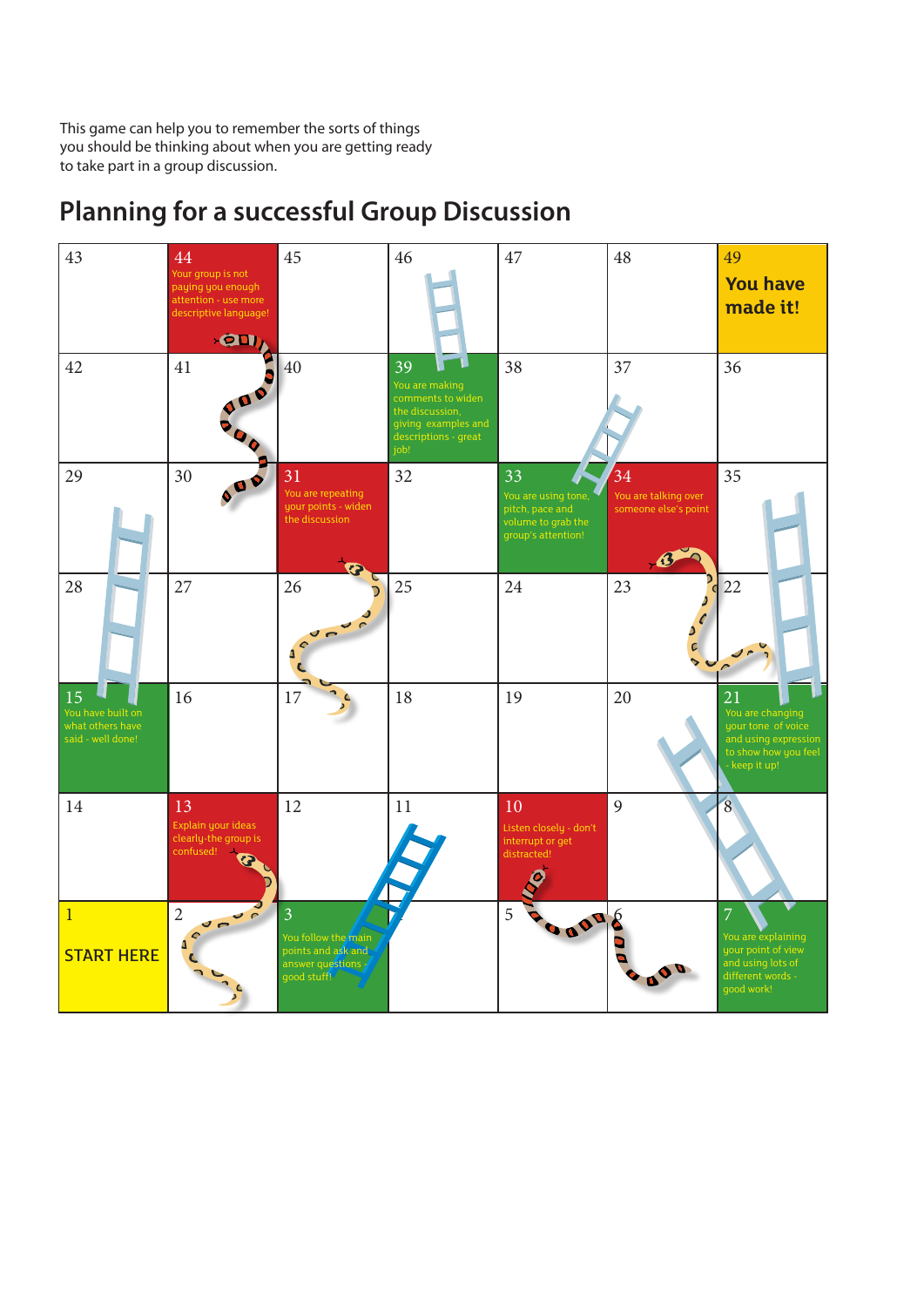This game can help you to remember the sorts of things you should be thinking about when you are getting ready to make a presentation or speech.

## 43  $\begin{array}{|c|c|c|c|c|}\n\hline\n43 & 45 & 46 & 47 & 48 & 49\n\end{array}$ **You have**  You need to remember to look at  $\mathbf{A}$ **made it!**  your audience!  $\mathcal{Q}$ 42 41 40 39 38 37 36 You forgot to use You've planned your your voice to speech thinking about emphasise important the audience and points! purpose-up you go! B 29  $30$  31  $32$   $77$   $34$   $35$ Oh no! A poorly planned speech is á hard to listen to – and body language!it's the snake for you<sup>!</sup>  $\sqrt{21}$ 28 27 **3** 26 25 4 24 23 22 union<br><mark>Ih oh! You didn't</mark> listen carefully to your presentation – well done! sking you a question – down the snake! **O** 15 **16 00 17 18** 18 19 20 1 You are explaining your opinions clearly body language! 10 A using an appropriate 14 | 13 | 12 | 11 | 10 | 9 | 10 | 9 | 10 | 13 Oh dear – you haven't You're explaining made your point very your view well clearly – down the using an expanding nake you go vocabulary – up you go! 0  $1$  2 3  $1$  4  $5$  5 6 7 You are using tone, questions – good START HERE work! volume to grab the group's attention! **100**

## **Planning for a successful Presentation/Speech**